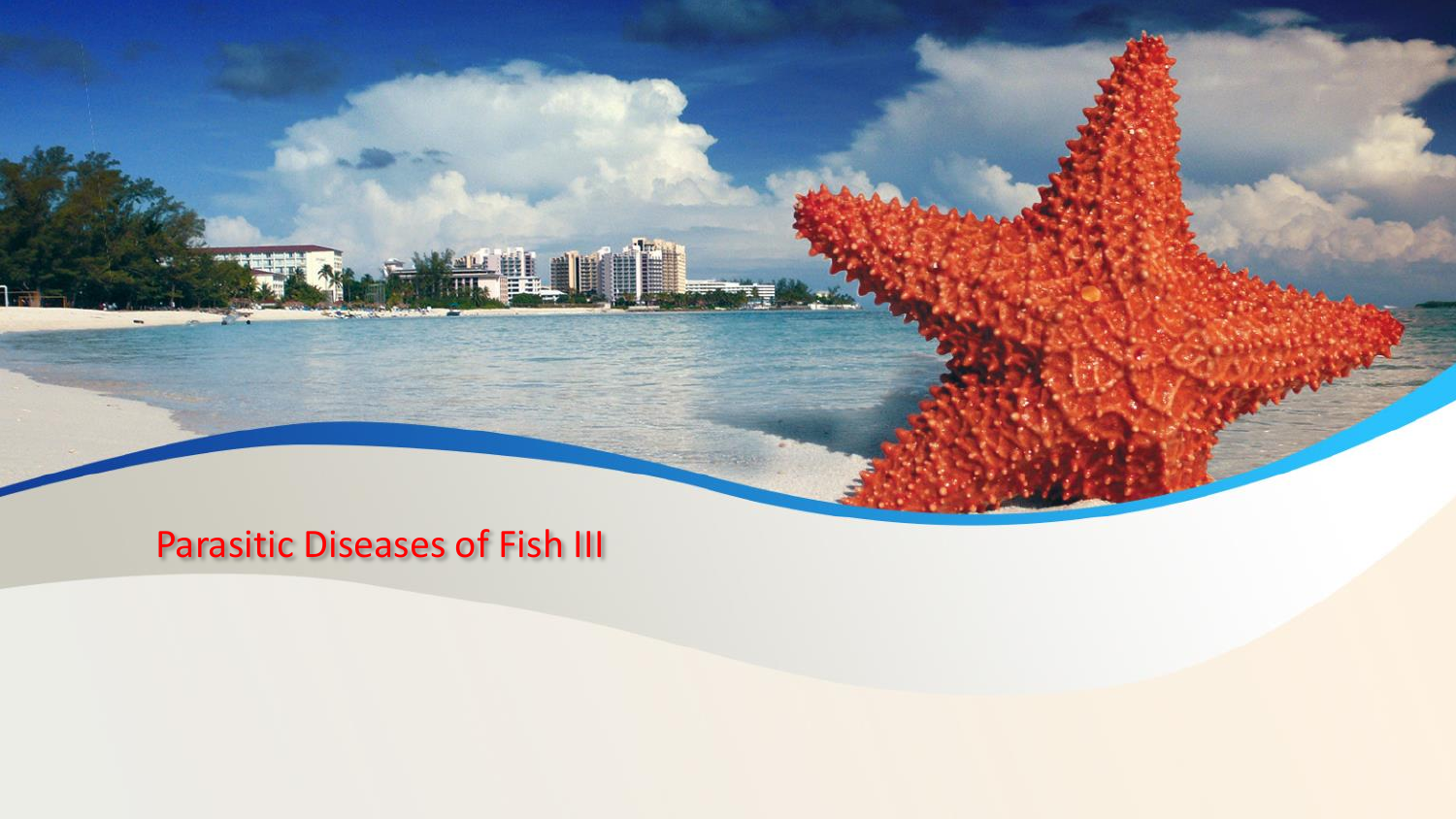#### Velvet Disease

- Velvet disease is a fish disease caused by the **dinoflagellate** parasites of the Class Flagellata.
- In freshwater fish Velvet is caused by either *Oodinium pilularis* or *Oodinium limneticum*, in marine fish by *Oodinium ocellatum.*
- Oodinium is special kind of protozoa as it is a plant unit.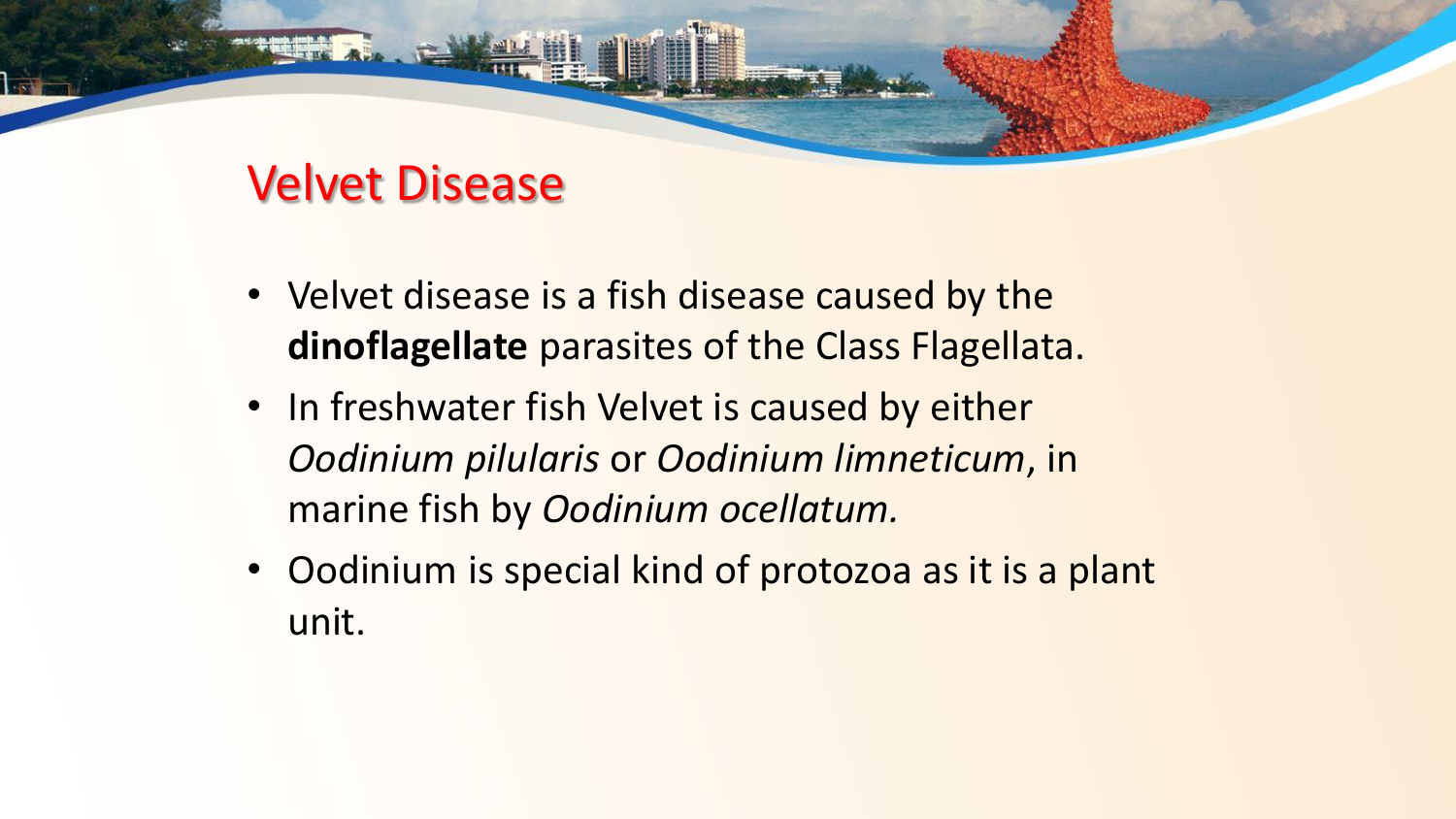#### Velvet Disease

#### **Symptoms**

- Scratches against hard objects
- Fish is lethargic
- Loss of appetite and weight loss
- Rapid, labored breathing
- Fins clamped against the body
- Fine yellow or rusty colored film on the skin
- In advanced stages, skin peels off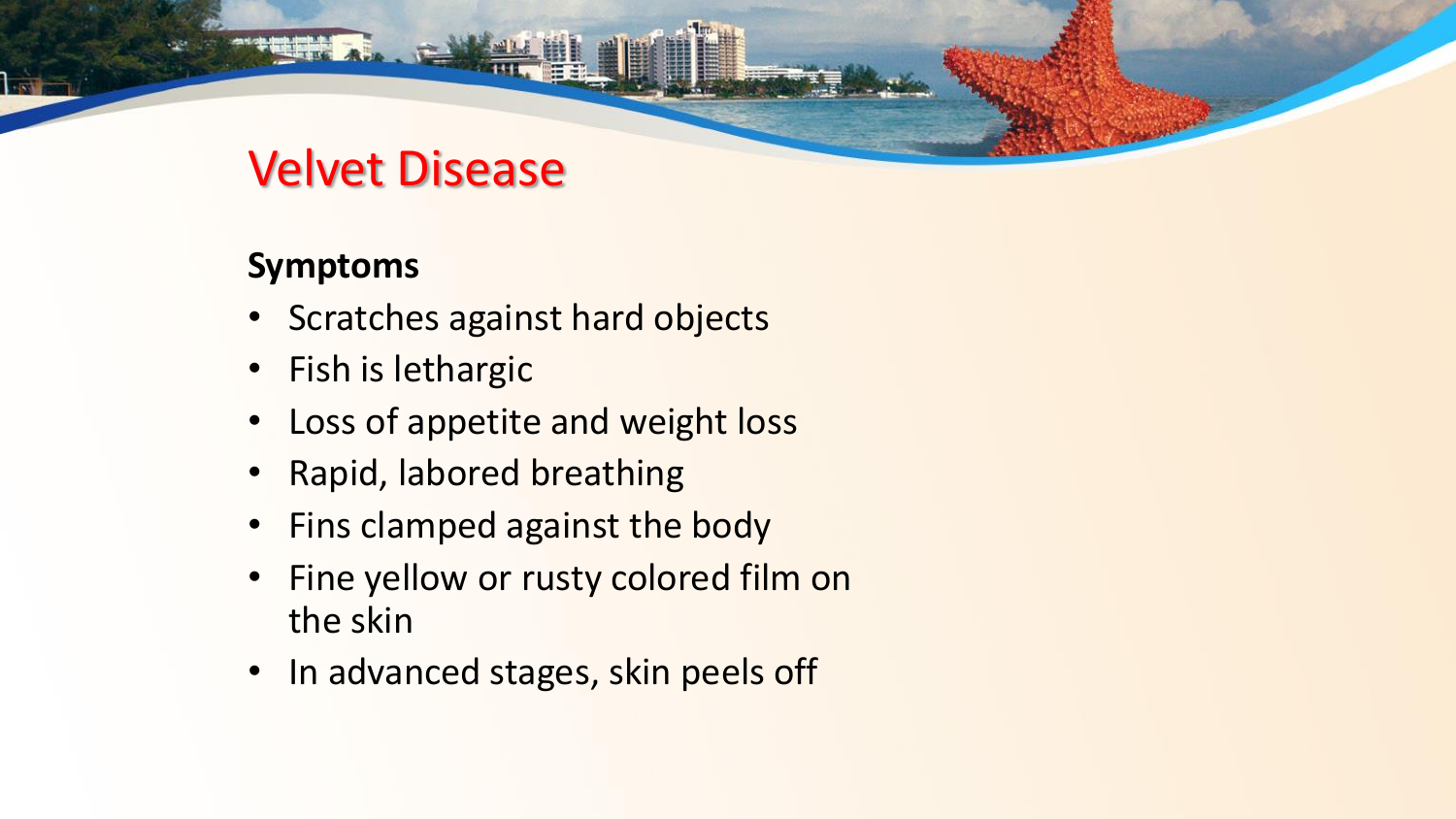#### Velvet Disease

#### • **Treatment:**

Since Oodinium are plant-like, it should not be treated with medications used in the case of infestation by animal-like protozoan.

Sera Oodinopur Sera Aqutan During the treatment with sera Oodinopur check the concentration of copper in the water (it should not exceed 0.3 mg/L). All invertebrates should be removed from the aquarium.

Malachite Green Copper sulphate Bicillin  $-5$ Basic Violet K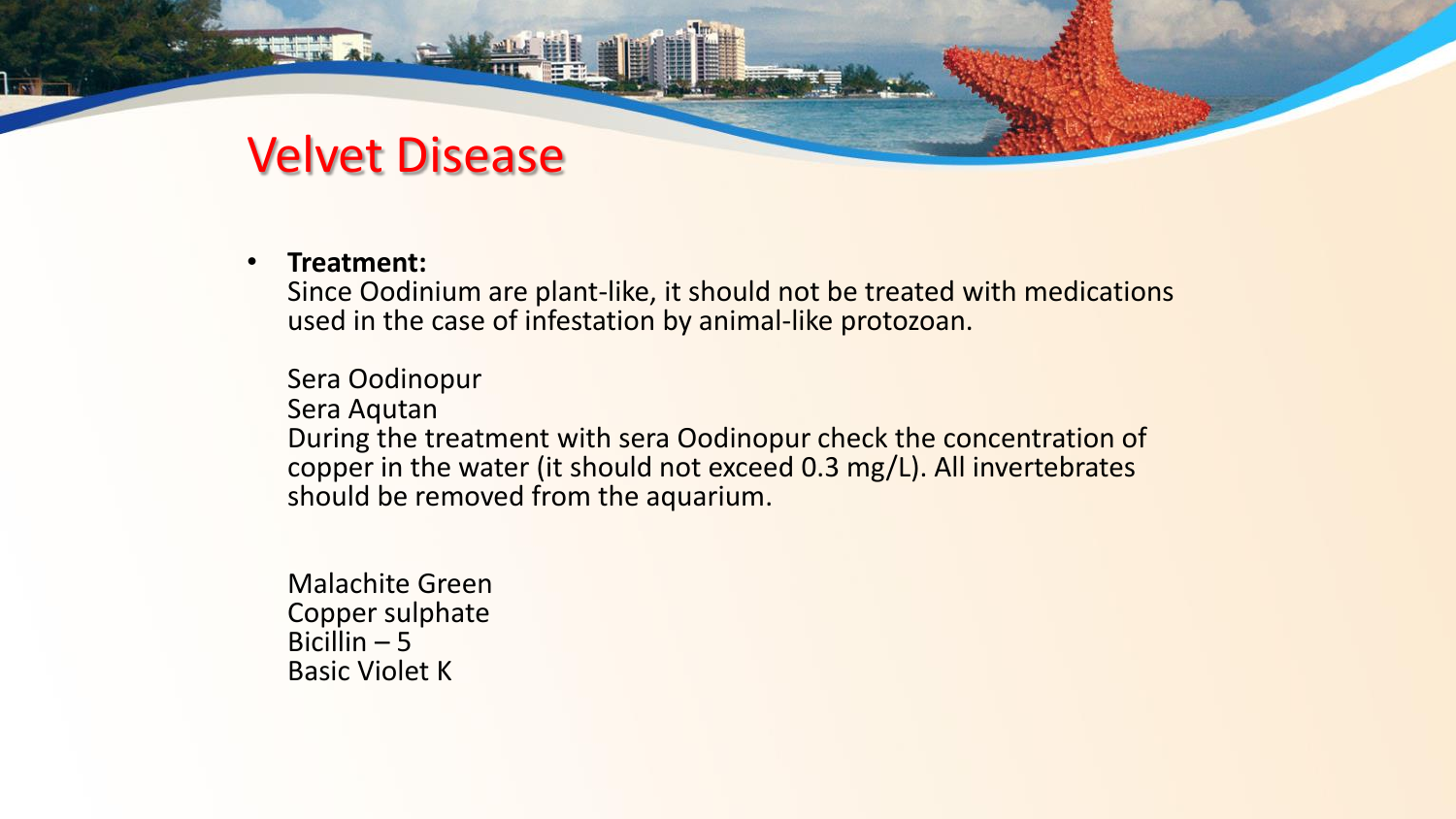## Other protozoan diseases:

- Hexamitiosis
- Cryptobiosis
- Coccidiosis cyprini
- Trichdiniosis
- Apiosomosis
- Oodiniosis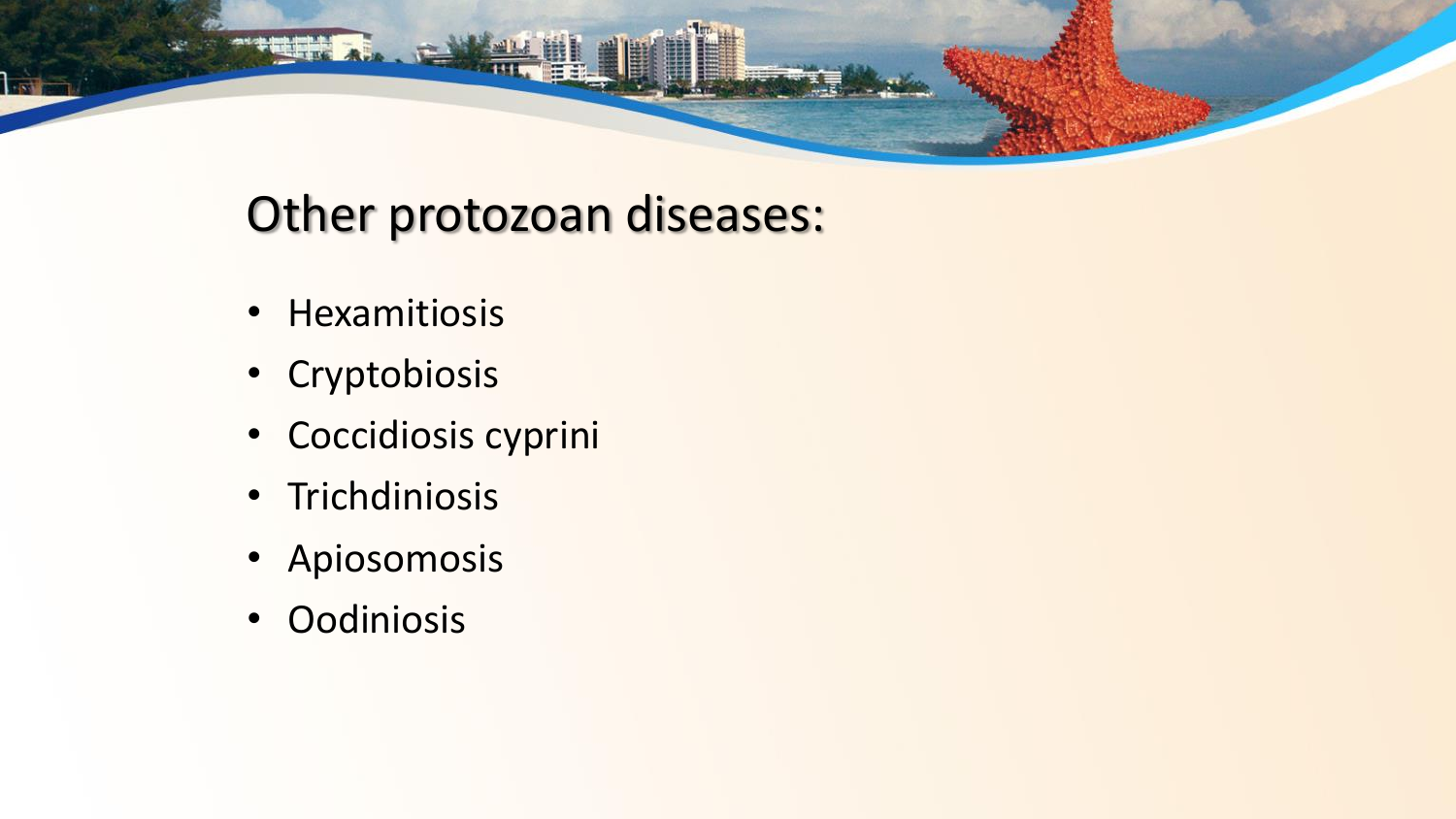# **HELMİNTH DİSEASES**

H.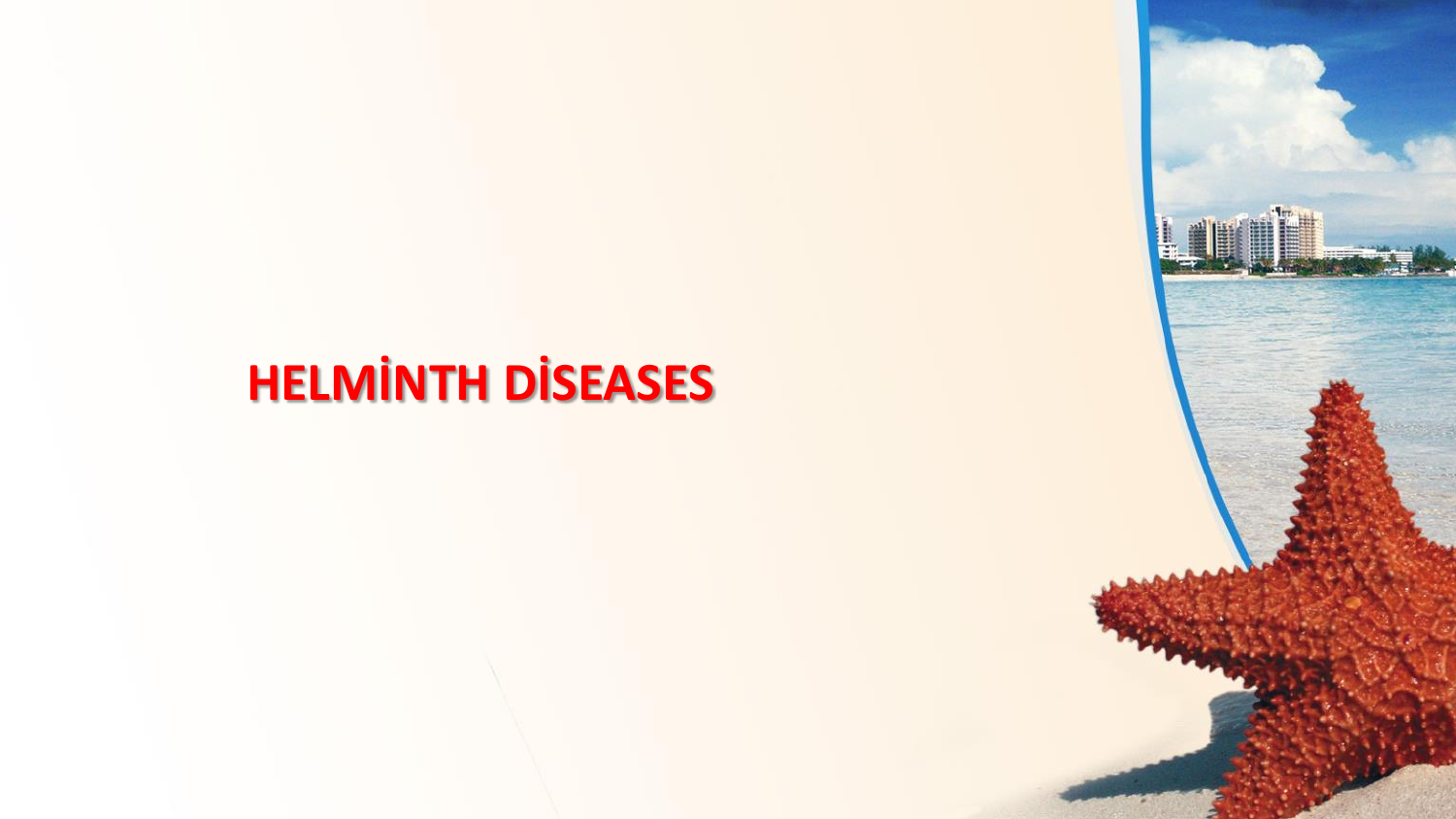#### **Dactylogyrosis (Gill fluke)**

• Dactylogyrosis is a parasitic disease caused by species of genus dactylogyrus, affecting the fresh water & marine water fishes characterized by respiratory manifestation.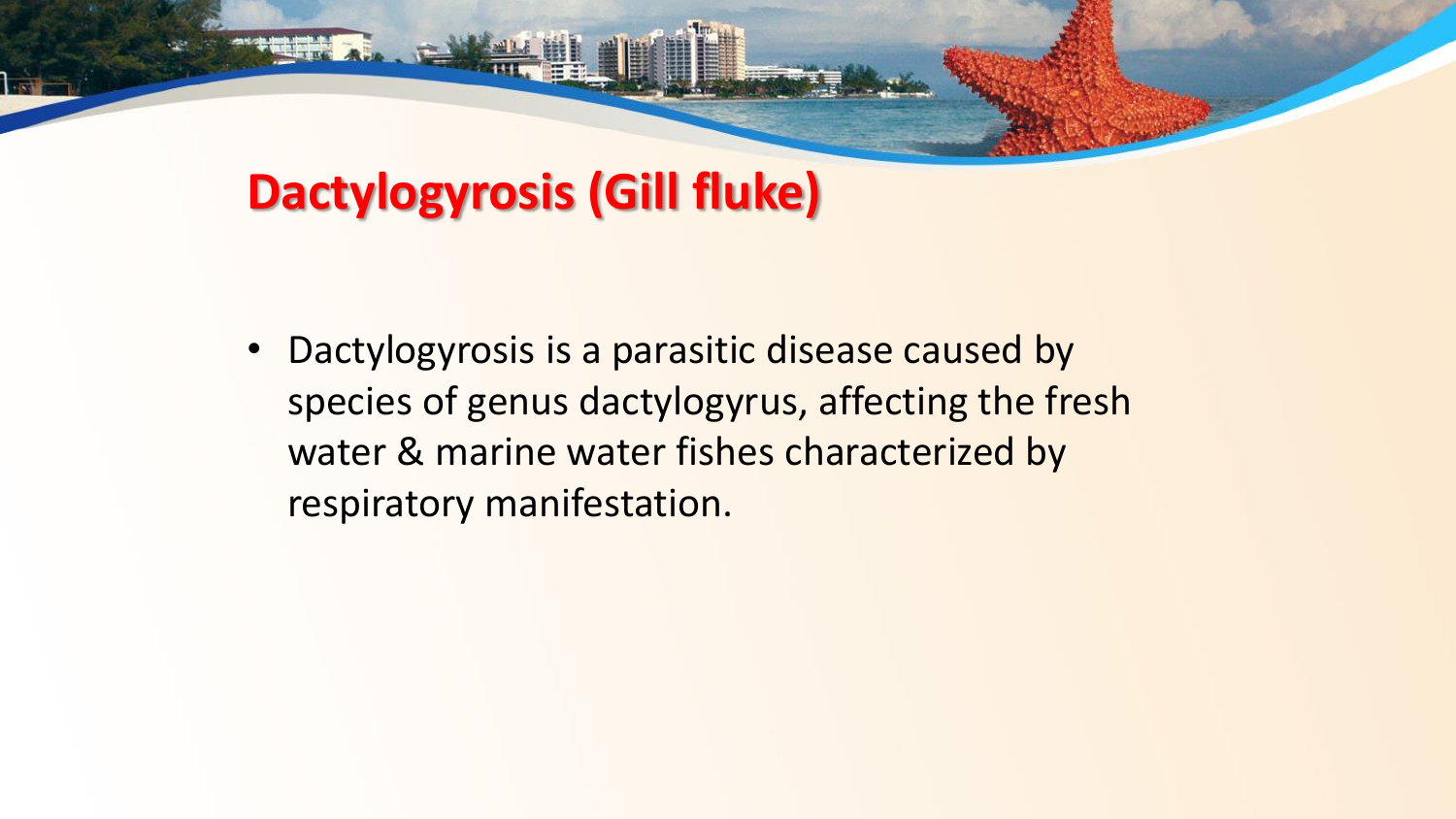#### **Dactylogyrosis (Gill fluke)**

- The disease caused by the genus Doctylogyrus.
- The genus belongs to monogenetic trematodes.
- There are several recognized species from Dactylogyrus, which they parasitized on freshwater and marine fish. These species are *D.vastator, D.extensus*, *D.anchoratus*, *D.lamellatus* etc.).
- All Dactylogyridae are oviparaus with no uterus. They known as gills flukes because of most are located on the gills of their host.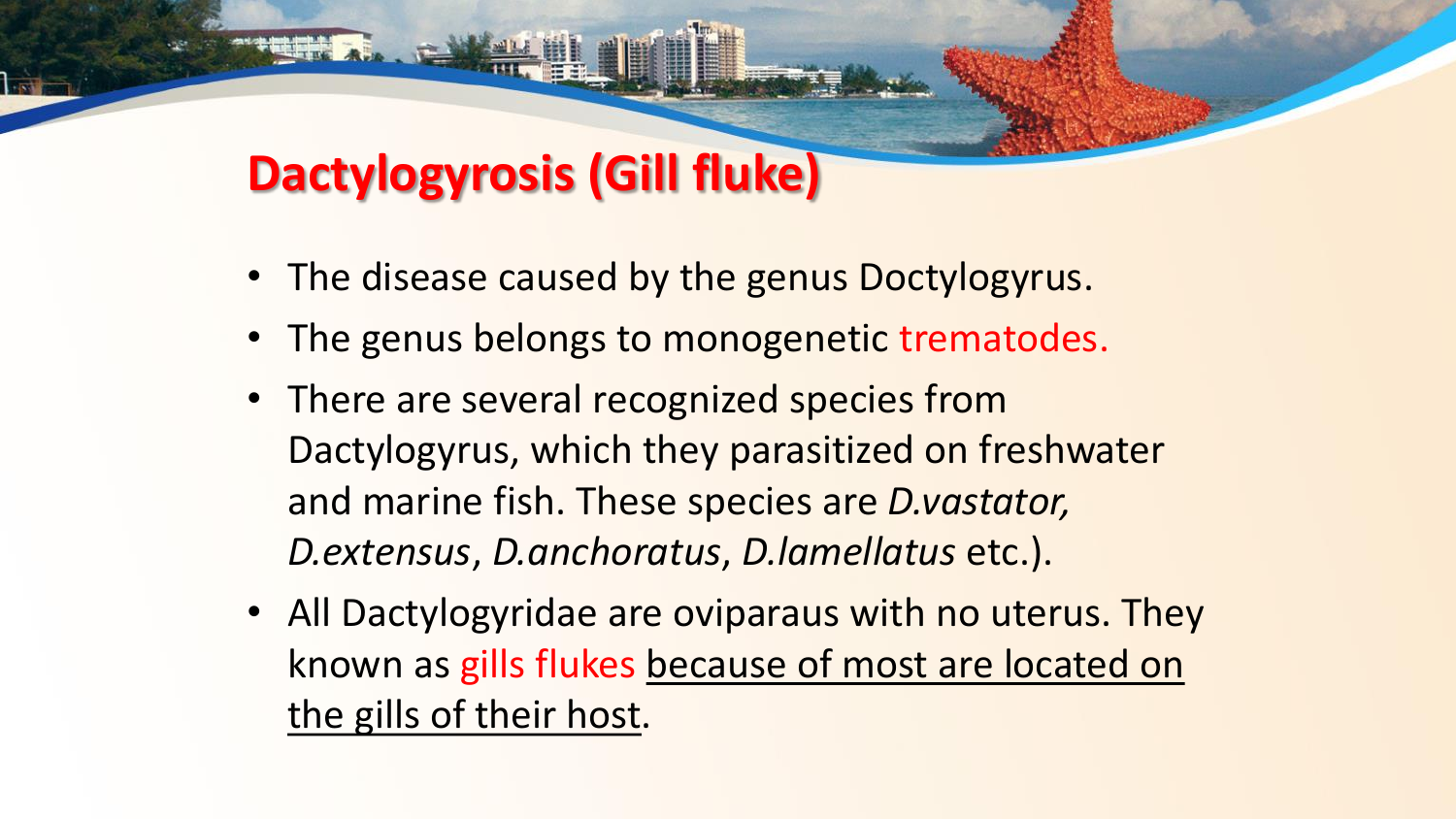# **Dactylogyrosis (Gill fluke)**

#### **Clinical and pathological signs:**

- Infected fish become restless and collect in large number at water inlet.
- The gills are pale, sometimes mosaic-patterned & covered with mucus.
- Dark coloration can appear among the diseased fishes.
- At the point of attachment of the parasites there is destruction of the epithelium & disruption of tissues.
- The edge of the gill has grayish coloration & appears clotted & the opercula appear to be somewhat opened. Hyperplasia and necrosed of the gills may occur.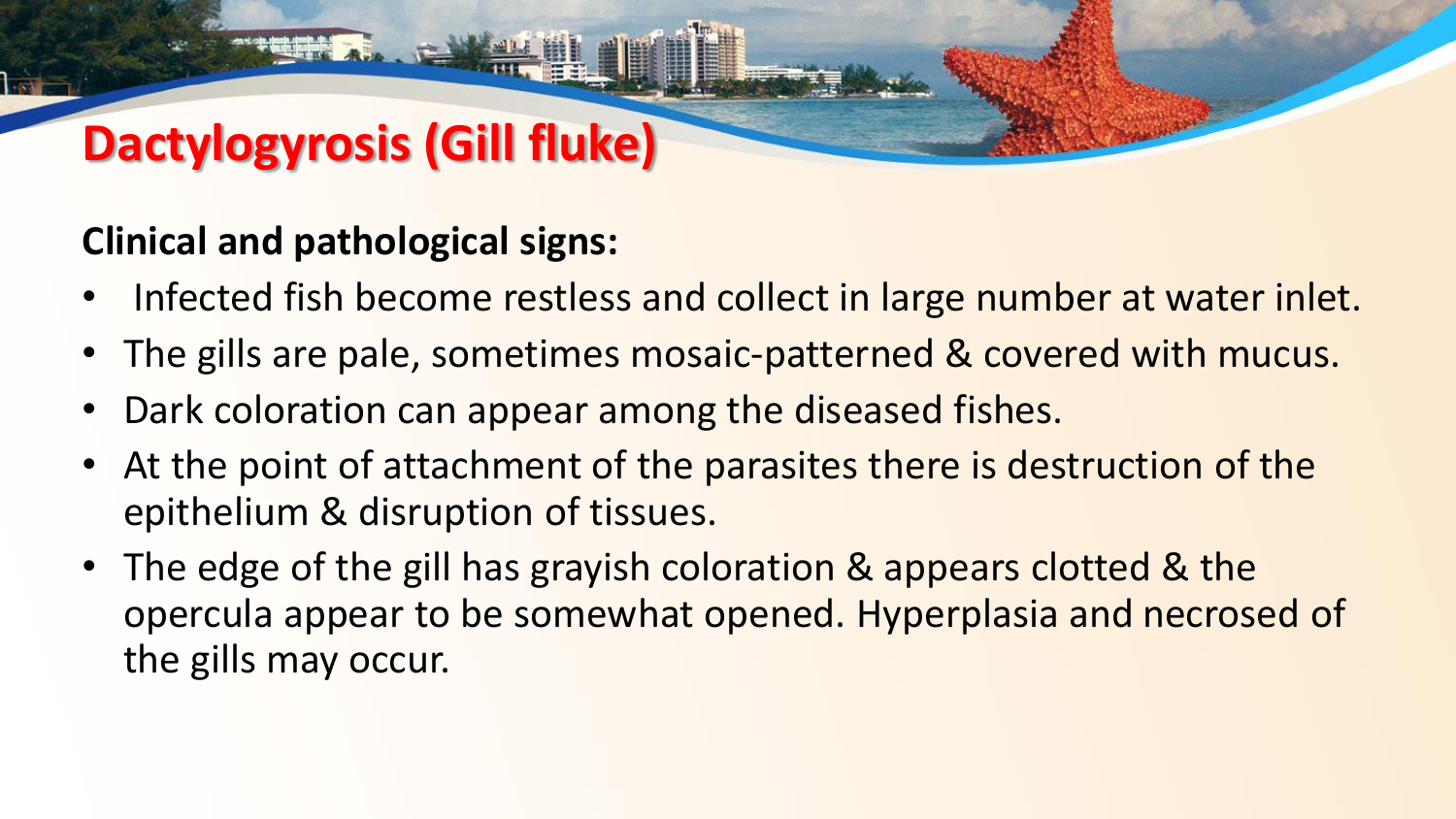

- The diseased fish is treated with:
- a. Sod. Chloride
- b. Mebendazole
- c. Acetic acid
- d. Formalin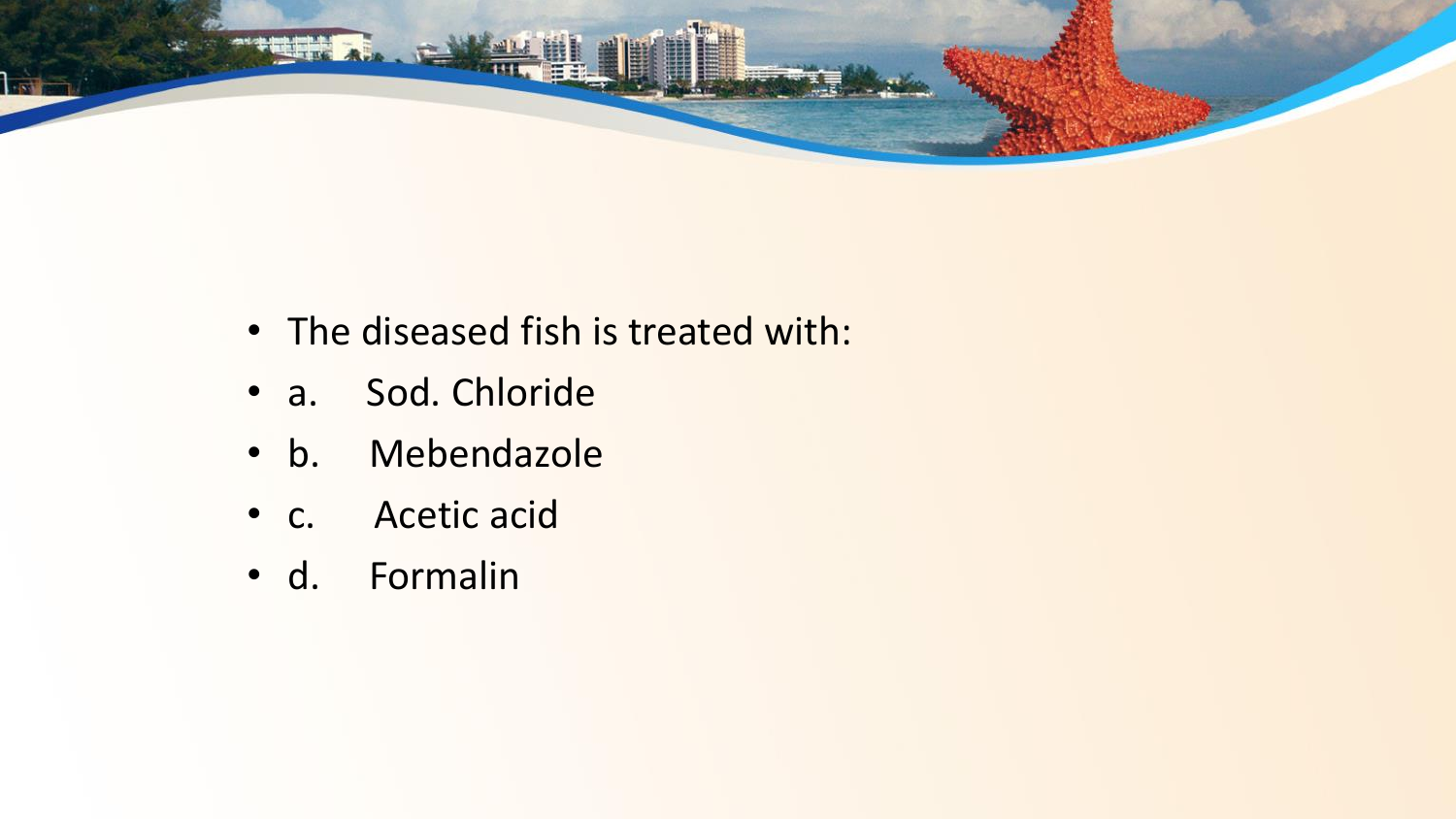# Diphyllobothriasis (Fish Tapeworm Disease)

• The cestode *Diphyllobothrium latum* (the fish or broad tapeworm), the largest human tapeworm.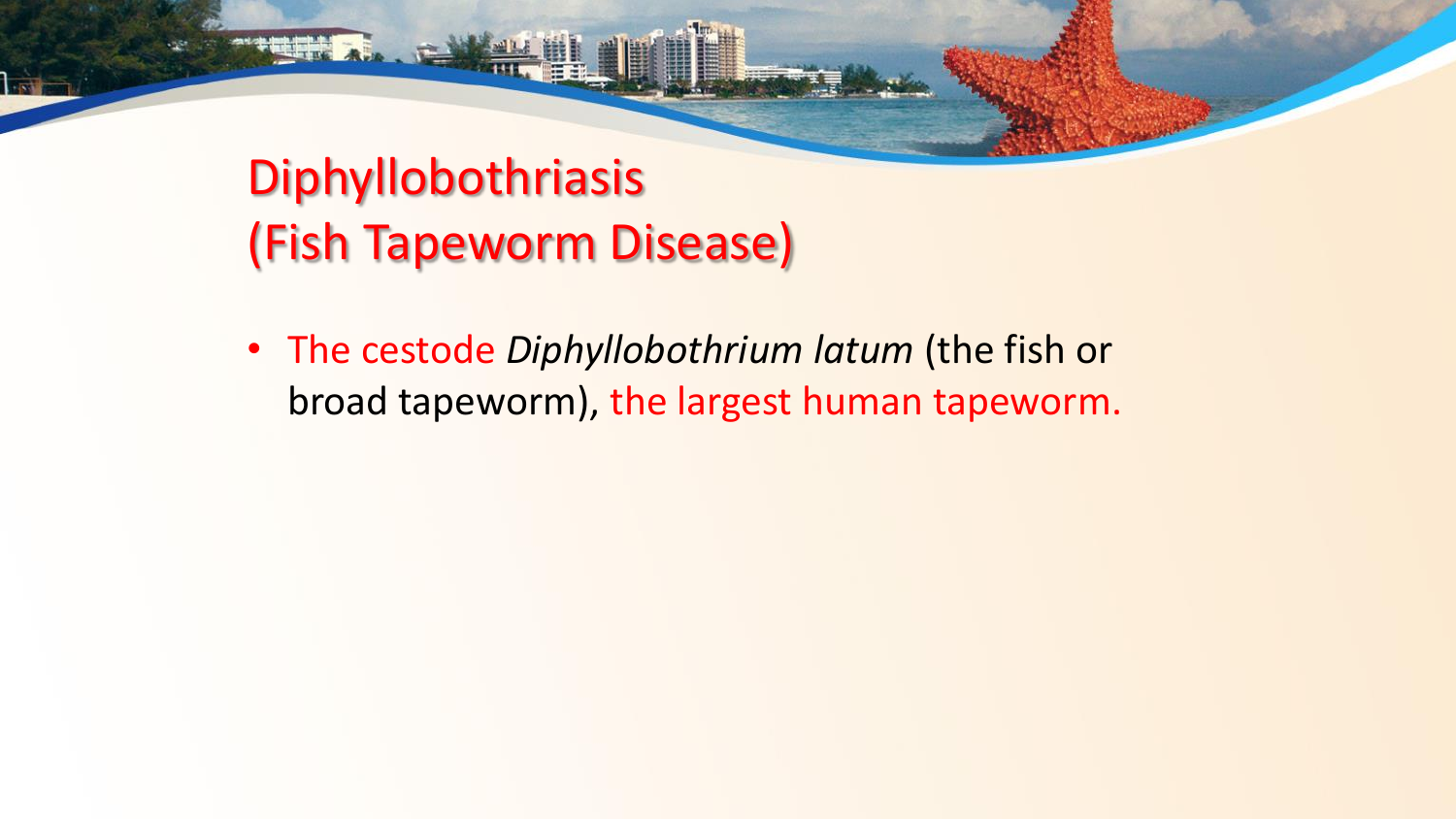

• Several other Diphyllobothrium species have been reported to infect humans, but less frequently; they include *D. pacificum*, *D. cordatum*, *D. ursi*, *D. dendriticum*, *D. lanceolatum*, *D. dalliae*, and *D. yonagoensis*.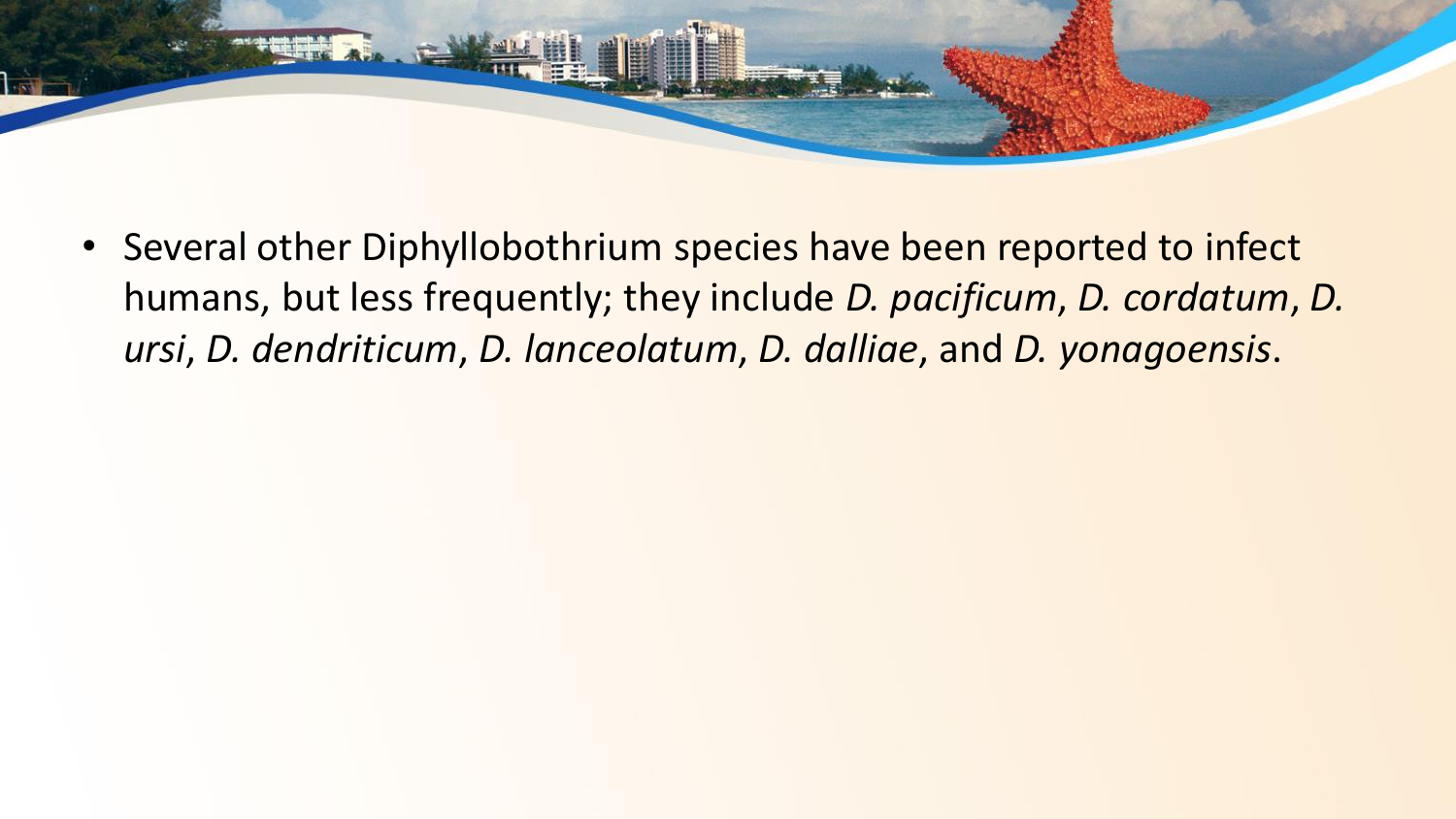#### Diphyllobothriasis

- The disease is dangerous in one year old carp and stops the development of young fish.
- Many parasites inflate the abdomen of the fish.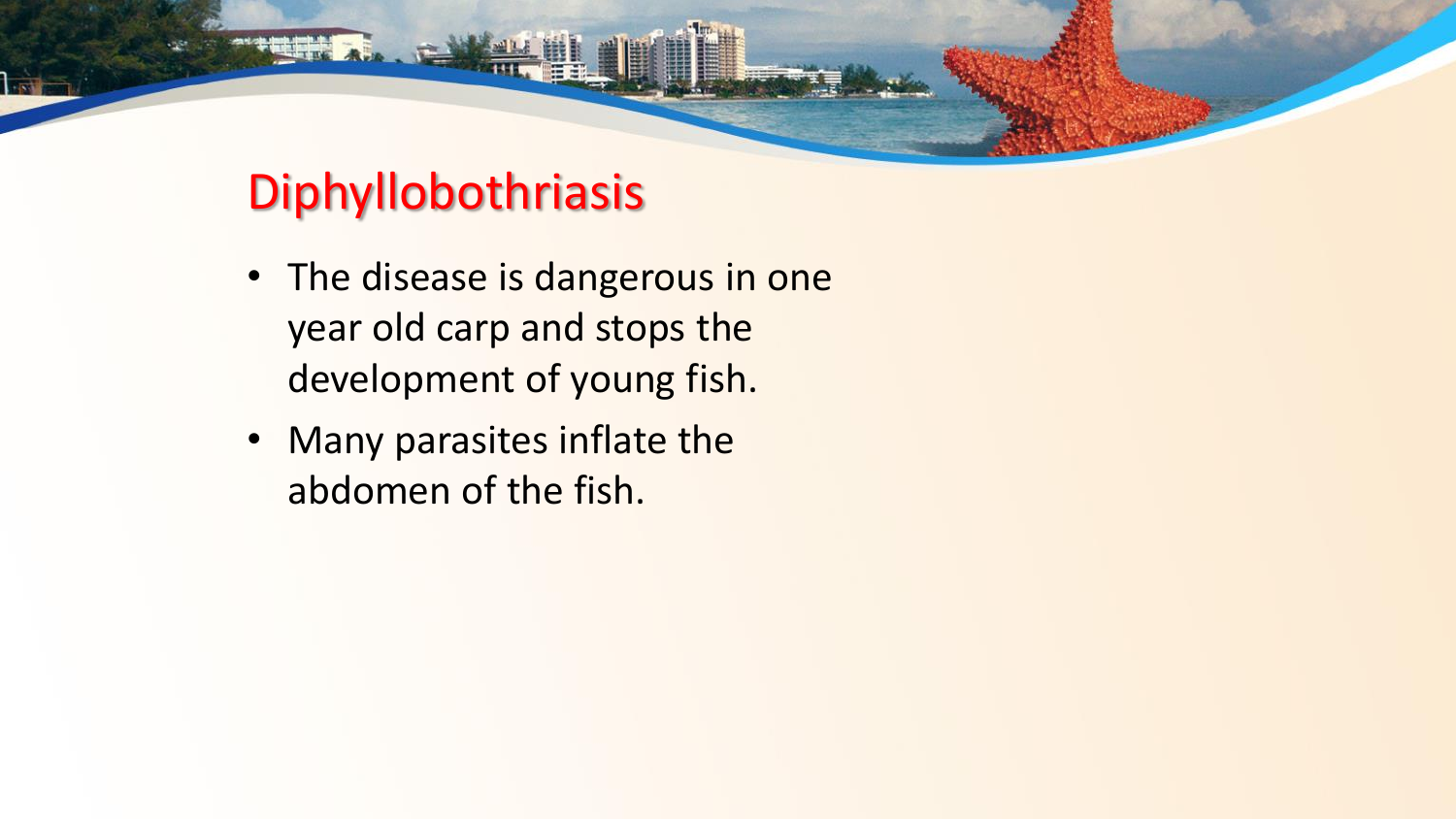

• **When the abdominal cavity is opened, parasites are easily seen in the intestinal wall.**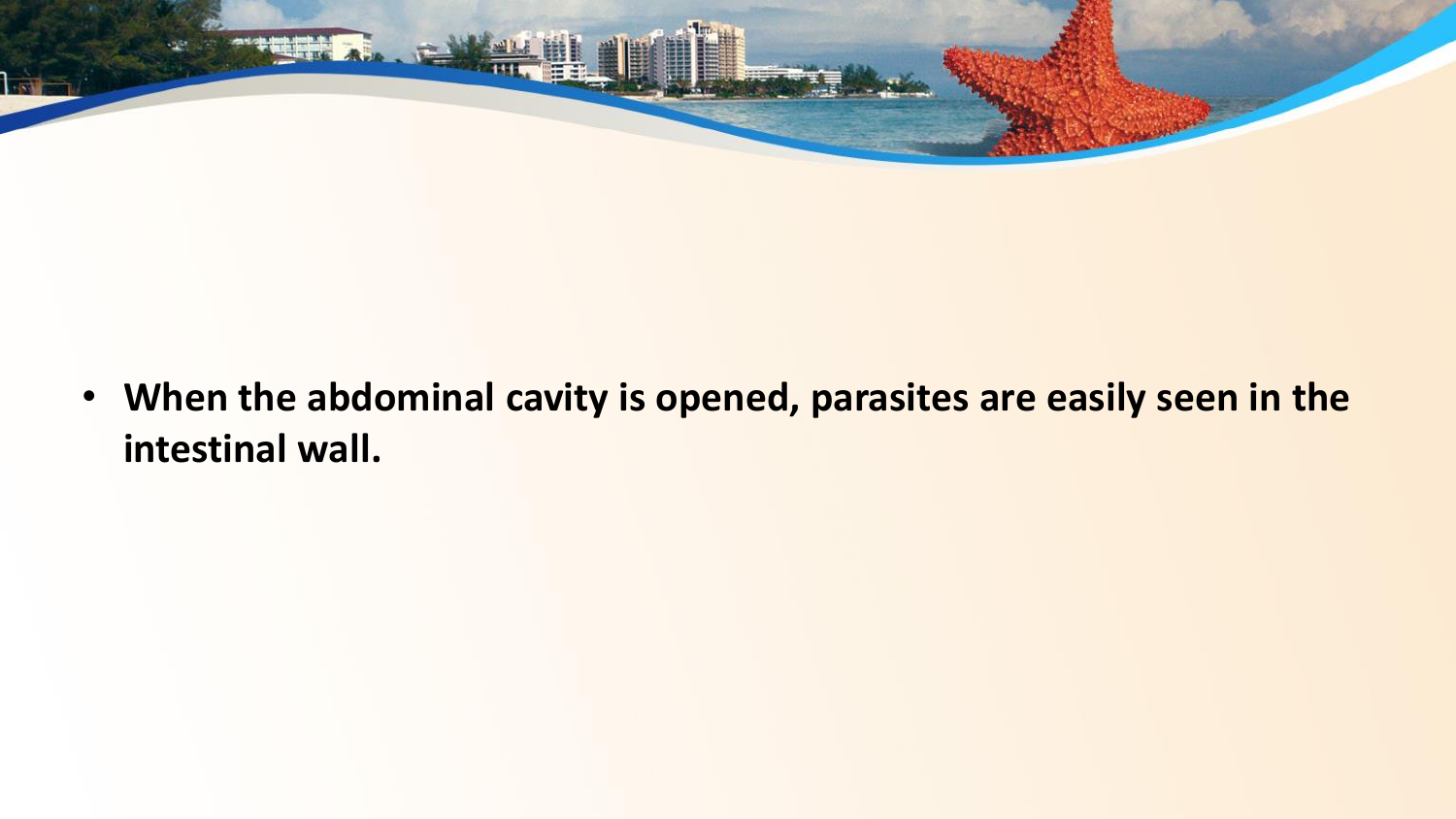## Sanguinicolosis

- *Sanguinicola* is a trematode living in the gill arteries of fish.
- Also known as **bloodworm disease.**
- The most important types are *S. inermis, S. armata, S. intermedia*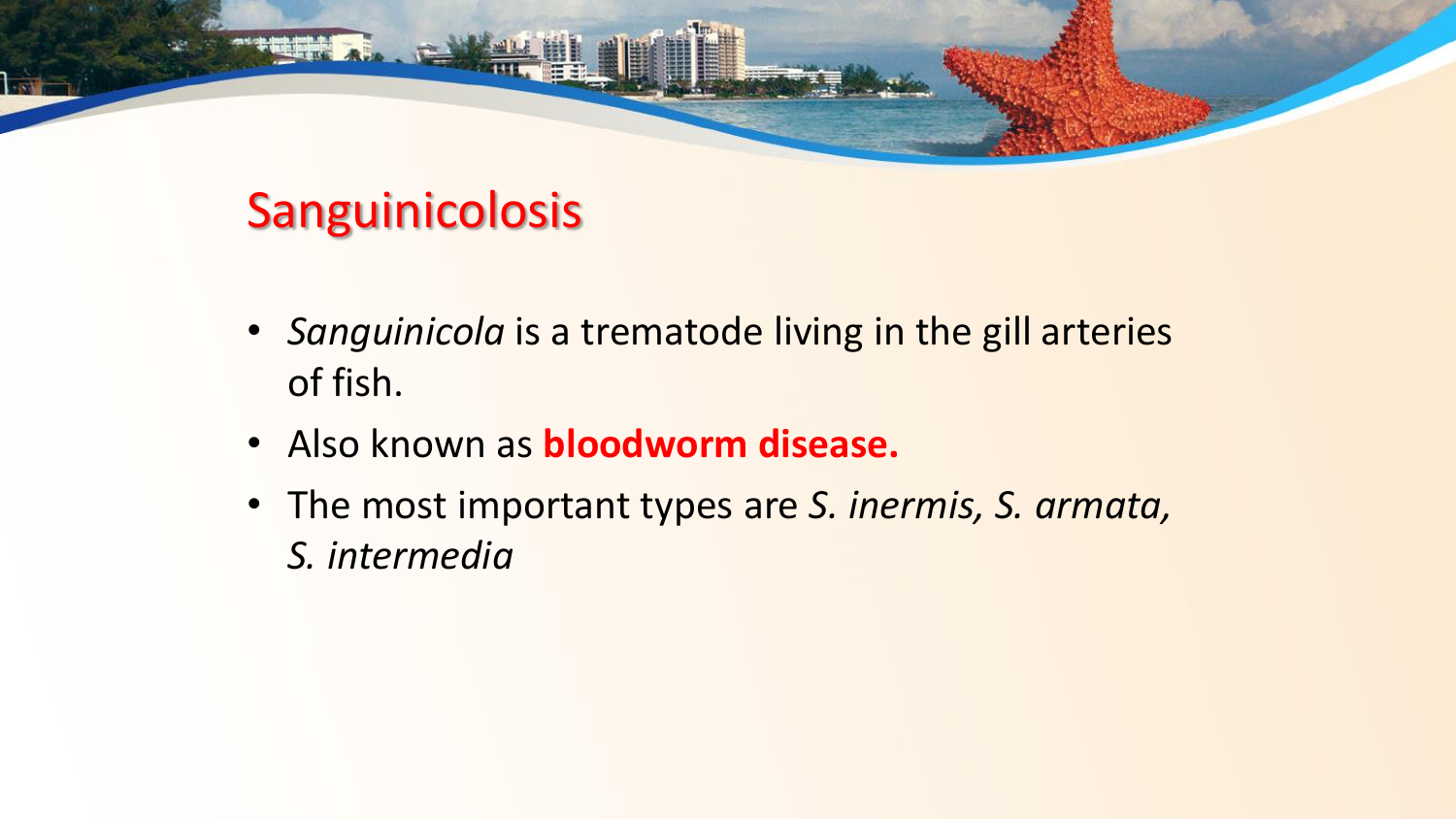#### Sanguinicolosis

- Mature parasites live in bulbus aorta and gill vessels.
- The released eggs, through the blood circulation come to gills, heart muscle, liver and kidneys. Parasite is sometimes found in other organs.
- A large number of eggs make obstruction inside gill vessels and capillaries and cause die due to thrombosis.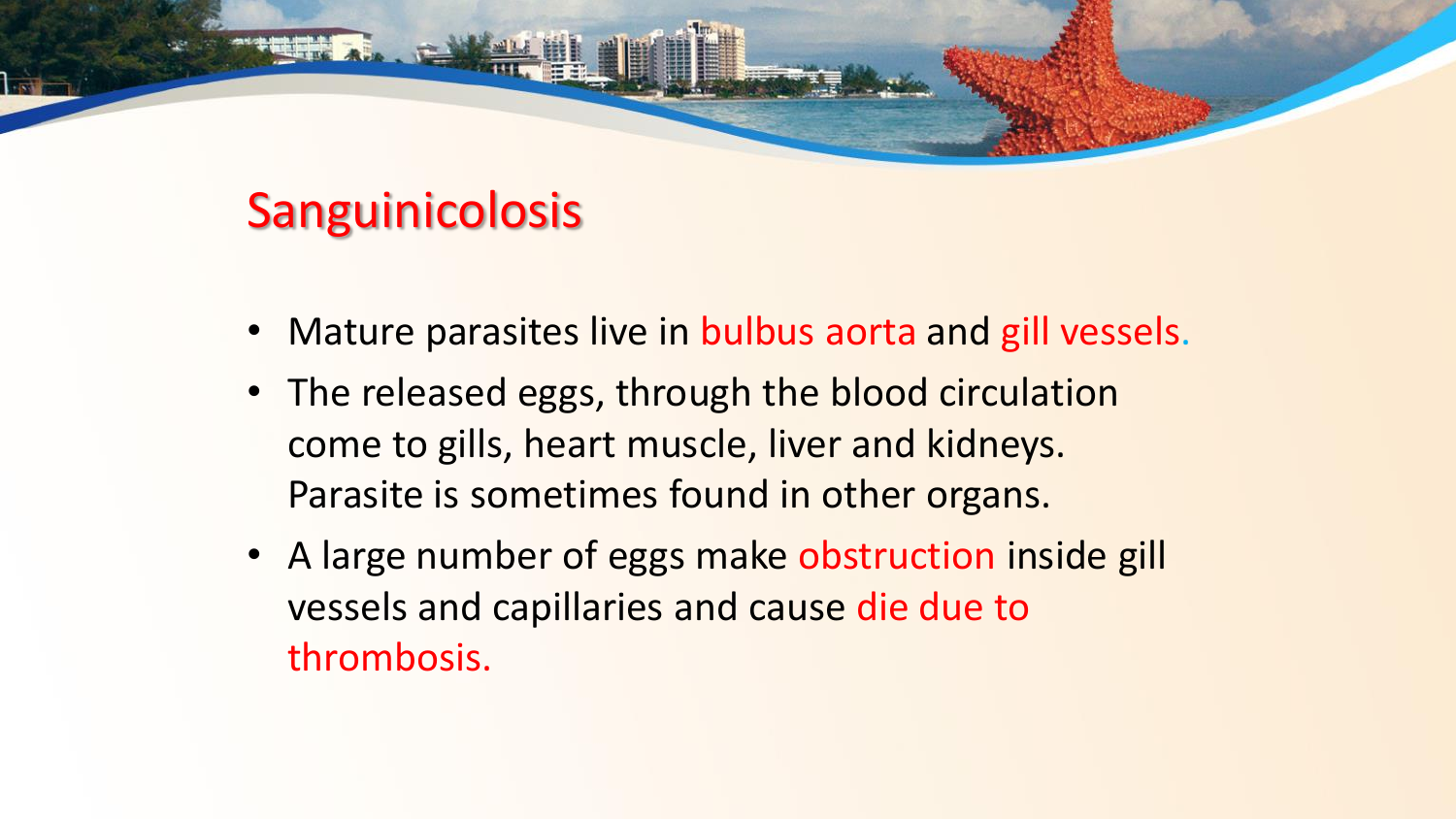

• Cap-shaped appearance is very characteristic.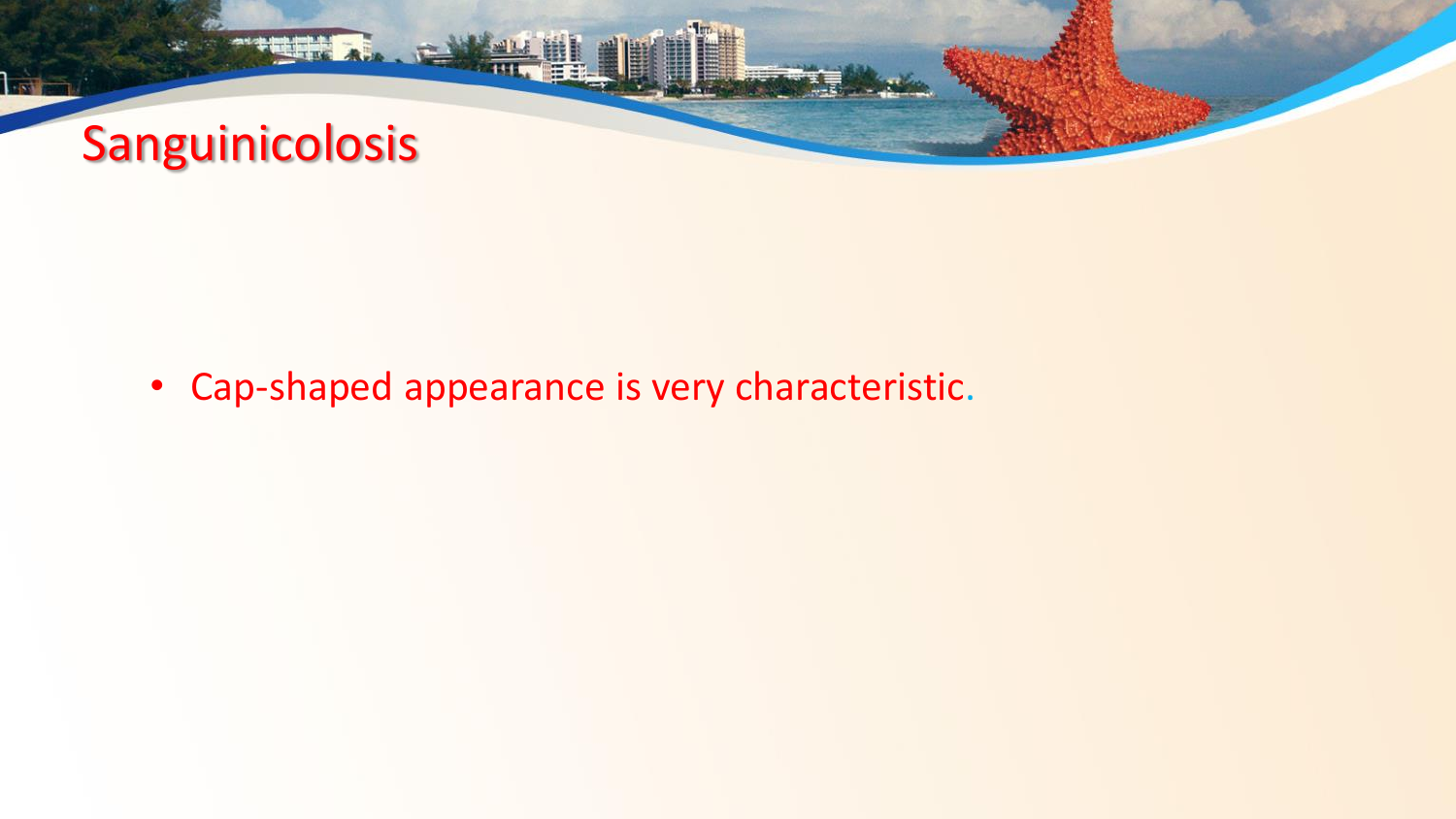## Other helminth disease of fish:

- Diplozoosis
- Khawia sinensis

 $\overline{\phantom{a}}$ 

- Caryophyllosis
- Triaphorus